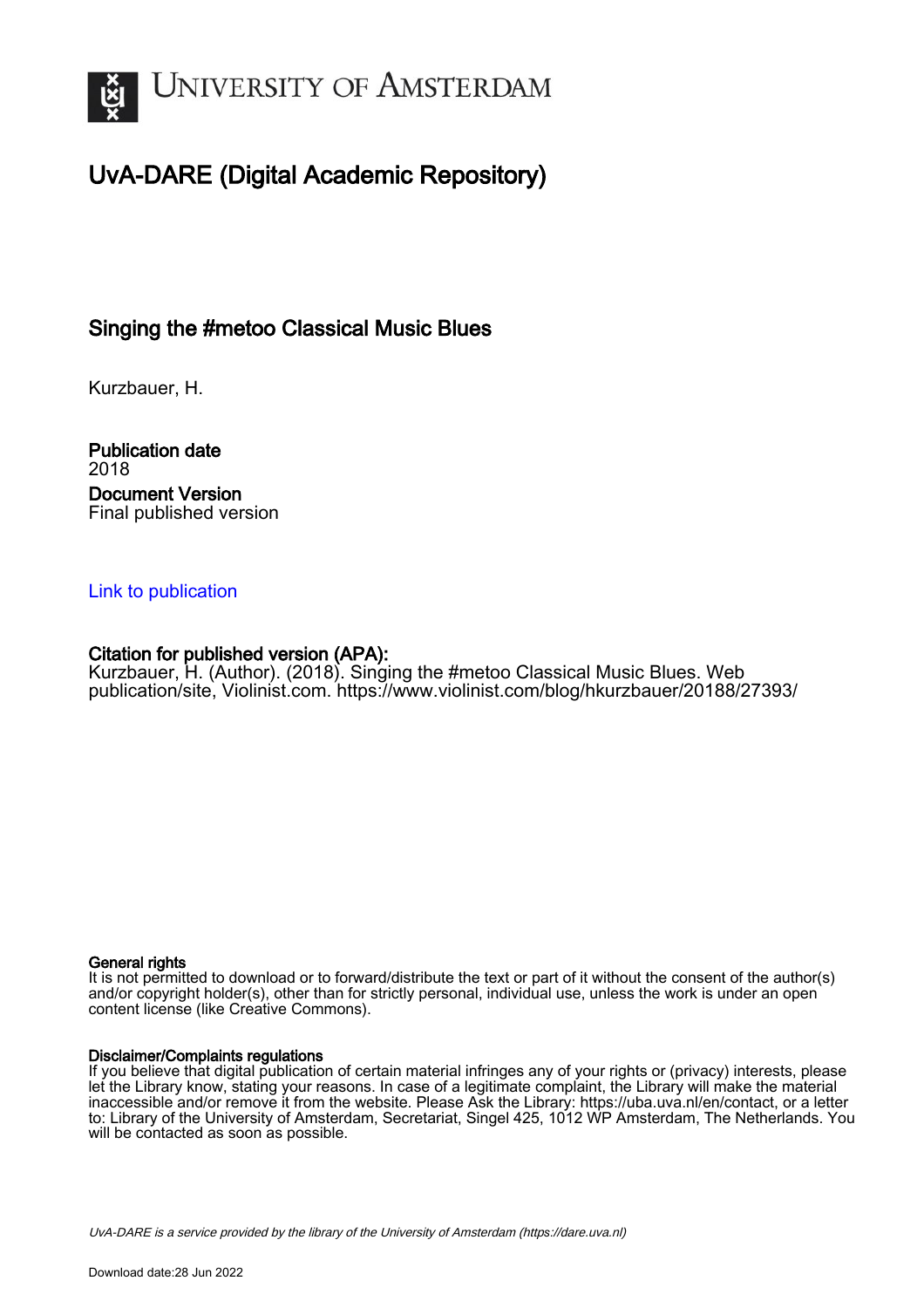

WELCOME, GUEST! · [REGISTER](https://www.violinist.com/directory/registration.cfm) [LOG IN](https://www.violinist.com/directory/login.cfm) A LOG IN A LOG IN A LOG IN A LOG IN A LOG IN

| <b>BLOGS</b>         | <b>DISCUSSION</b> | <b>SHOPS</b> | <b>LUTHIERS</b> | <b>TEACHERS</b> |
|----------------------|-------------------|--------------|-----------------|-----------------|
| <b>Custom Search</b> |                   |              |                 |                 |

## [VIOLINIST.COM](https://www.violinist.com/) - [NEWS & ADVICE](https://www.violinist.com/blog/) - [NEWS](https://www.violinist.com/news/)



**MEMBER** 

# **[Heather Kurzbauer](https://www.violinist.com/directory/bio.cfm?member=hkurzbauer)**

# **Singing the #metoo Classical Music Blues**

*August 3, 2018, 1:32 PM ·* The announcement that Bill Preucil, a leading pedagogue and the Cleveland Orchestra's consummate concertmaster since 1996, renowned worldwide for his impeccable performances, would play concertmaster in Mahler's monumental Third Symphony brought a flush of excitement to many participants at the 2018 Grand Teton Music Festival. In anticipation of a week in 'his' violin section, I knew a YouTube listen-to-Preucil was in order. In surround sound mode, it was easy to waft away on the wings of mellifluous melody: he is a great musician who possesses a gossamer sound, the magic to soar above the orchestra and lead with finesse.

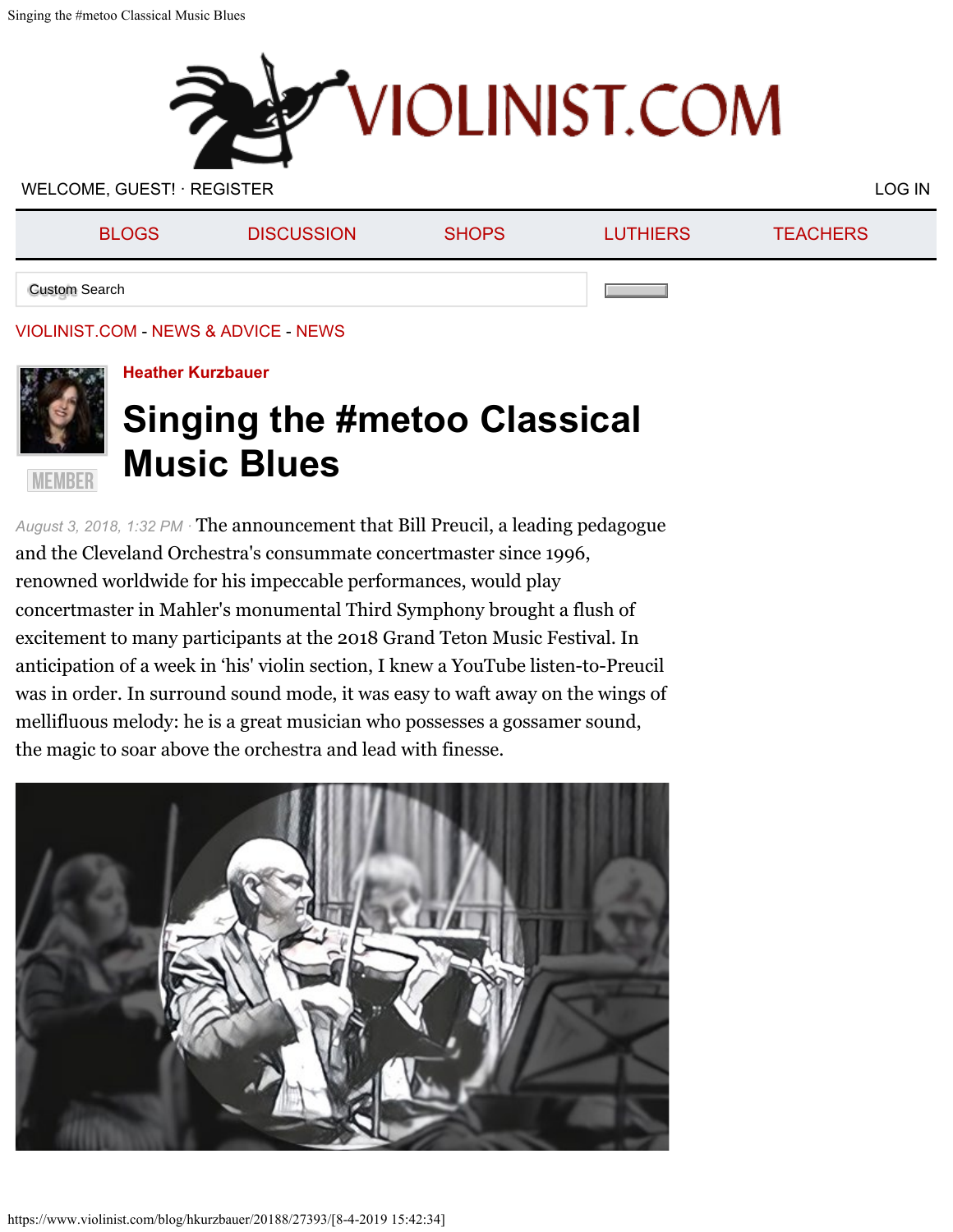Singing the #metoo Classical Music Blues

Inside the Cleveland Orchestra he is prized for his superlative rapport with the oft-elusive Music Director. For years, deleterious observations with regard to Mr. Preucil's darker side have been relegated to the back pages of social media along with the 'everyone knows that about him' rumor mill. Yes, Mr. Preucil's salary is reputedly the highest in the concertmaster business, and yes, a dynasty of family members have gained coveted places in his home orchestra.

His soft spot for female students, the stuff of much speculation for decades, was reported back in 2007. A local [Cleveland rag \(Cleveland Scene\) broke a](https://www.clevescene.com/cleveland/sour-notes/Content?oid=1497679) [story that detailed the darker side of the concertmaster's activities](https://www.clevescene.com/cleveland/sour-notes/Content?oid=1497679). The relevant portion focused on a specific incident in which Mr. Preucil's unwanted advances led to a deal and a cover up: in return for silence, the female violin student was transferred to another top musical institution, far from Cleveland's shores. The reputation of not only the star concertmaster but also the prestigious Cleveland Institute of Music and, of course Mr. Preucil's principal employer, the Cleveland Orchestra, was spared unwelcome media attention. No further media repercussions, no career consequences.



Just now en route to the music festival and the long-awaited chance to experience Mr. Preucil's artistry and leadership firsthand, the email message written by the Grand Teton Music Festival's CEO struck like lightning.

"Many of you saw the unfortunate article in today's [Washington](https://www.washingtonpost.com/entertainment/music/assaults-in-dressing-rooms-groping-during-lessons-classical-musicians-reveal-a-profession-rife-with-harassment/2018/07/25/f47617d0-36c8-11e8-acd5-35eac230e514_story.html?utm_term=.f3ccd0dcfb9a) Post [concerning sexual harassment in classical music.](https://www.washingtonpost.com/entertainment/music/assaults-in-dressing-rooms-groping-during-lessons-classical-musicians-reveal-a-profession-rife-with-harassment/2018/07/25/f47617d0-36c8-11e8-acd5-35eac230e514_story.html?utm_term=.f3ccd0dcfb9a) In that article, there were allegations of sexual misconduct by William Preucil, concertmaster of the Cleveland Orchestra. Mr. Preucil was scheduled to be concertmaster for Festival Orchestra during Week 6. Earlier this evening, the Festival rescinded its invitation to Mr. Preucil."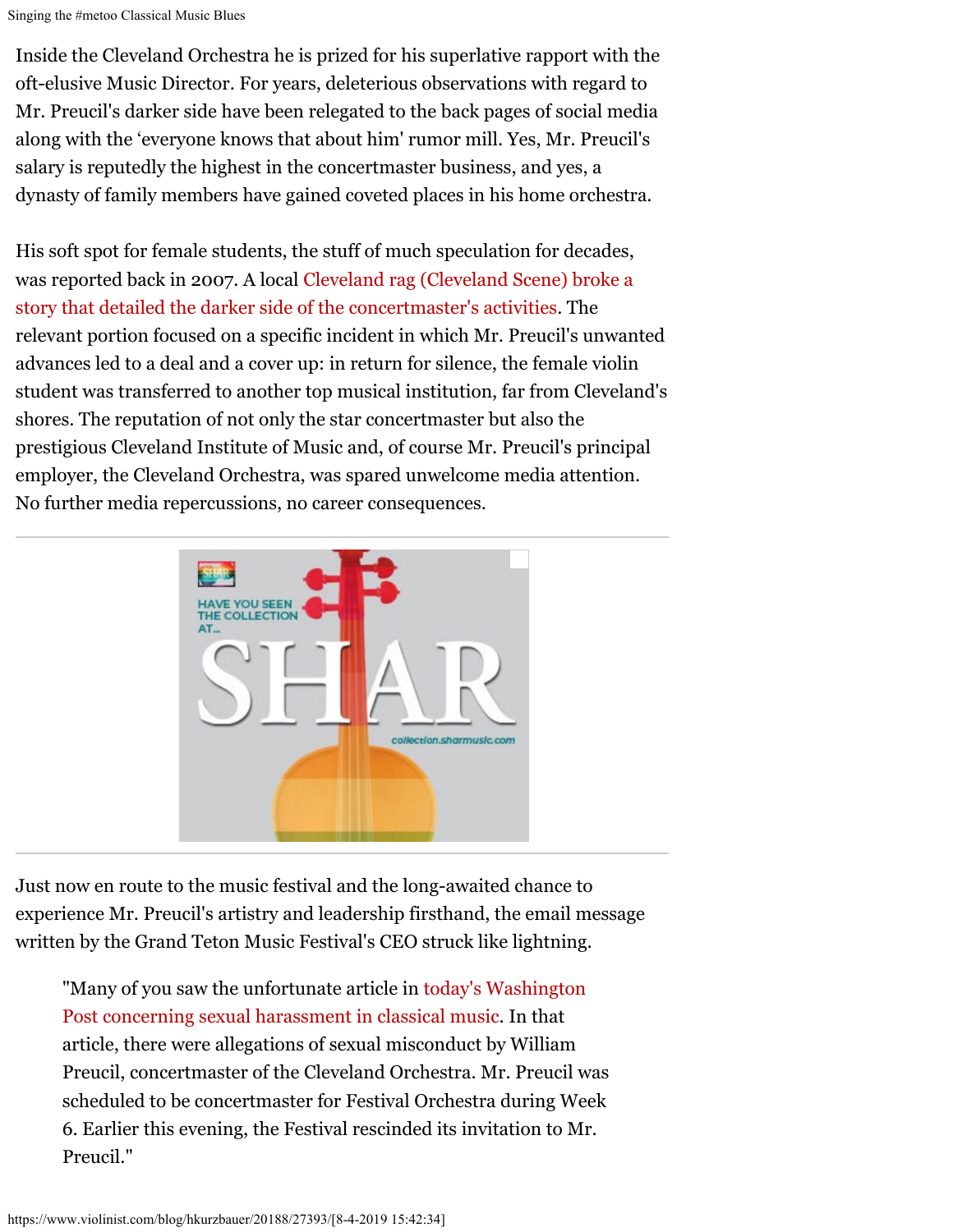Singing the #metoo Classical Music Blues

Had the Washington Post discovered something new that smacked of criminal behavior?

Cringing in the aftershock of Harvey Weinstein's #metoo bevy of beautiful casualties, classical musicians held their collective breaths, wondering when the myriad of incidents of abuse on and offstage would capture media attention. For decades, such stories were more apt to escape any media attention whatsoever or fuel "Mozart in the Jungle" scriptwriters, than to reach courtroom scrutiny.

A quick mini-investigation I conducted in the form of questions posed to former Preucil students, coincidentally an equal number of male and female students, yielded a crop of comments of a thought-provoking nature. One former student, at present a member of a leading orchestra, observed, "not that again, I really don't have much to say about what may have gone on at the Institute in the three years that I studied there. He was an imaginative teacher, a great listener and the person who helped me get to the great place I am at now." Another former student, a 'female' concertmaster shared, "I studied with Bill Preucil, the amazing musician, and had nothing to do with Bill Preucil, the man."

Enter into the grey zone between the accused and the victim. Where lies truth? Where do we draw the line between unwanted attention and camaraderie, between the inappropriate and criminal? And will the floodgates post- #metoo ever close?

Music lessons are one-on-one, deeply personal, and to a substantial degree, physical in nature. Karen Tuttle, a force of nature amongst 20th century viola educators, insisted that her students pull up their shirts, uncovering the left shoulder, in order to place the instrument on 'bare skin,' exposing the body to unique contact and the vibrations of 'a piece of wood.' Memory lane takes me back to a master class with the legendary concertmaster-soloist Joseph Silverstein in sweltering Sarasota, Florida.. Hands-on demonstration was key to unlearn bad habits. The maestro pummeled and pushed, in an attempt to coax some modicum of relaxation, as sweat poured my face. In the context of the post-#metoo epoch, Tuttle and Silverstein would have been chastised, publicly named and shamed for their actions.

Accusations roam in rough terrain. We have landed in postmodern confusion, as we wait to see: How many of the mighty will fall, and how fast? Behind the accusations detailed in the Washington Post is the insinuation that Mr.